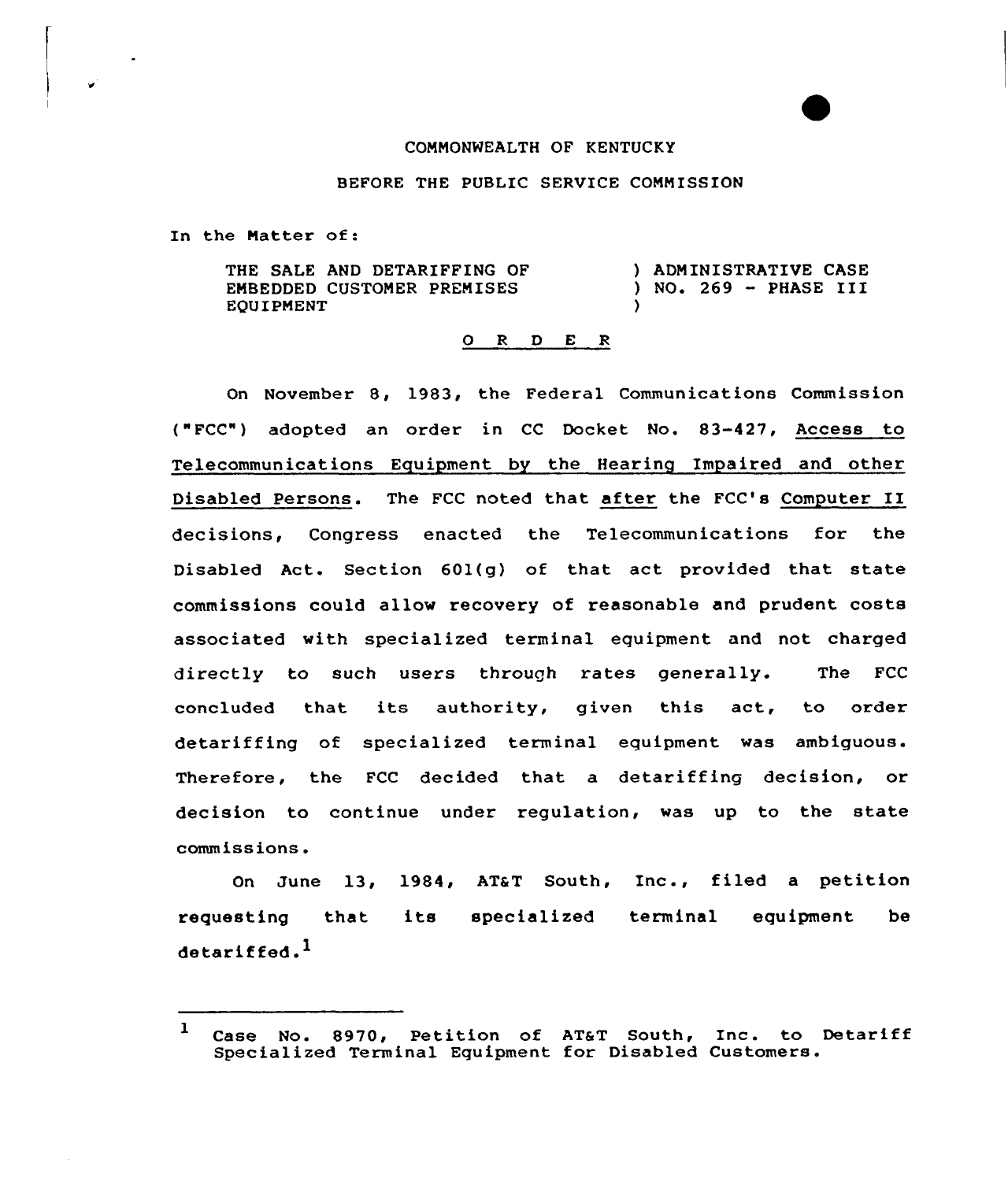The Commission has deferred action in that proceeding in order to fully consider the ramifications of detariffing, particularly to offer parties to Administrative Case No. 220<sup>2</sup> an opportunity to comment. In Administrative Case No. 220, the Commission ordered that teletypewriters be made available at cost and that they be offered on a monthly lease basis to avoid undue burden. In this proceeding the Commissjon will consider the following issues:

- 1. Is detariffing of specialized terminal equipment in the public interest
- 2. Can the Commission continue to meet its obligations under Section 610(g) of the Telecommunications for the Disabled Act to assure availability of specialized terminal equipment at affordable prices if it detariffs that equipment?
- 3. Assuming detariffing can and should be ordered, when and how should the detariffing be structured? How should a sales program be implemented?

In addition, the commission will require each telephone utility to file the following information:

1. Total intrastate revenues and expenses by account related to specialized terminal equipment for the year ended December 31, 1985.

2. Investment and related depreciation by account in specialized terminal equipment account(s) for the year ended December 31< 1985.

<sup>2</sup> Administrative Case No. 220, Establishment of Rates for Deaf Persons Using Teletypewriter Type Service.